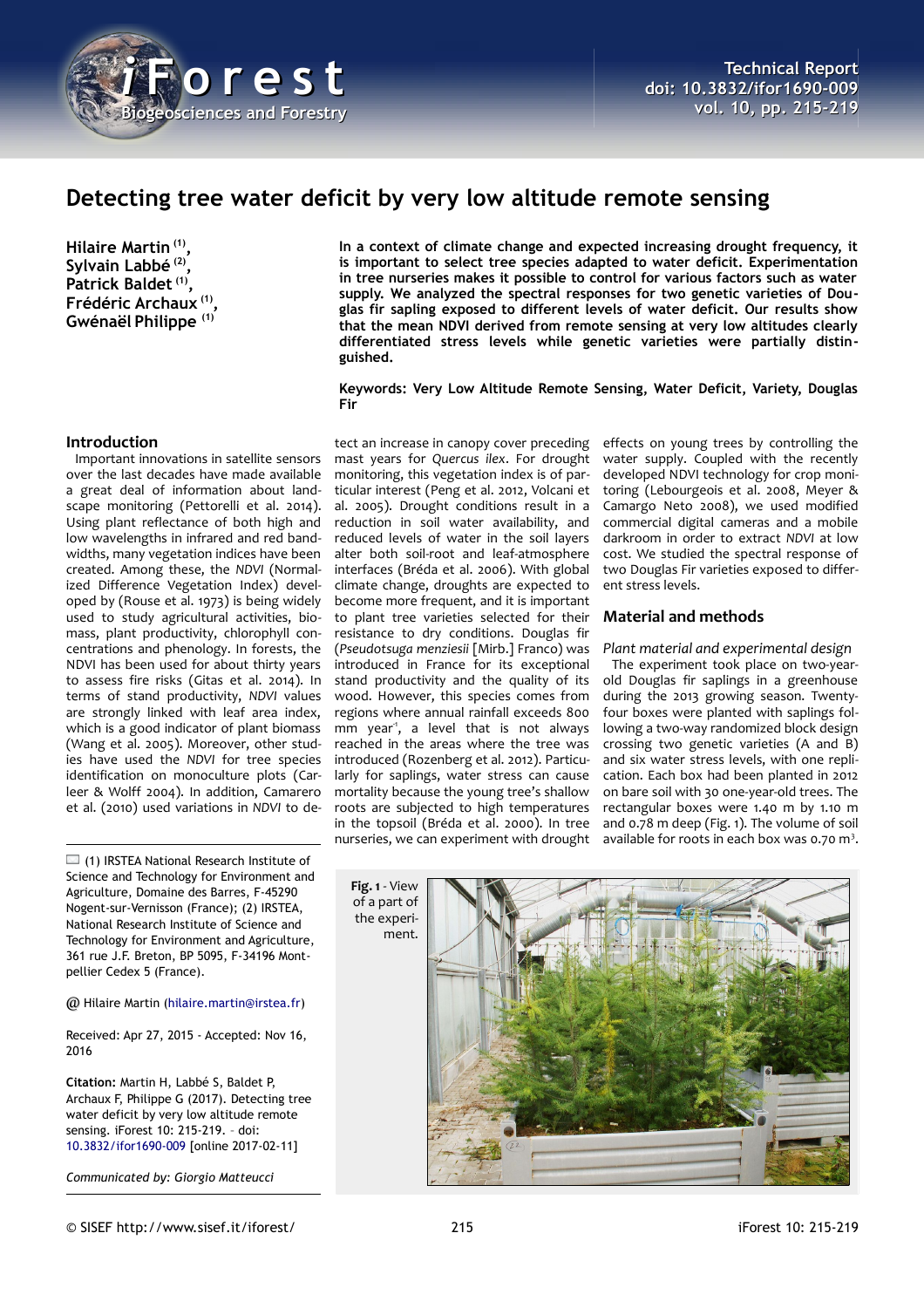

Stress levels were measured by probes (TRIME-IPH) and 6 categories from 1 (wettest) to 6 (driest) were distinguished by Time-Domain Reflectometry (TDR) monitoring. [Tab. 1](#page-1-2) presents the percentage of soil water content for each stress level. Note that the intermediate level (Stress 3) was characterized by normal watering (15% water content) during the first phase of the experiment, then watering was completely suspended on August  $6<sup>th</sup>$ , 2013 in

order to simulate summer drought conditions. The soil water content for this level was nearly the same as stress level 6 at the end of the experiment (November 2013).

# *Image acquisition*

We used a modified commercial digital camera to access the infrared bandwidth and an identical non-modified digital camera to assess the red band. Digital camera sensors are sensitive to the full light spec-



<span id="page-1-2"></span><span id="page-1-1"></span>**Tab. 1** - Percentage of soil water content by stress level.

| <b>Stress level</b> | Soil Water (%) |  |  |
|---------------------|----------------|--|--|
| Water deficit 1     | 19.6           |  |  |
| Water deficit 2     | 17.3           |  |  |
| Water deficit 3     | 15             |  |  |
| Water deficit 4     | 12.7           |  |  |
| Water deficit 5     | 10.4           |  |  |
| Water deficit 6     | 81             |  |  |

trum but manufacturers affix a Color Filter Array (CFA), called "Bayer Matrix" [\(Fig. 2\)](#page-1-1), in order to record only visible wavelengths (red, green and blue). When this filter is removed, commercial cameras become sensitive to infrared wavelengths (Rabatel et al. 2014). By photographing the same target with one modified and one nonmodified Canon® EOS 350D digital camera, we recorded both near infrared (NIR) and red (from RGB) bands that could be used to calculate the *NDVI*. A mobile darkroom was built in order to ensure identical photography conditions: target center points (tree box), light intensity and camera height [\(Fig. 3a](#page-1-0), [Fig. 3b](#page-1-0)). Cameras were attached to a sliding support on the top of the dark chamber in order to move alternatively each camera on a common image acquisition vertical axis ideally located in the center of the dark chamber roof. For light intensity we chose tungsten lights due to the major part of radiation emitted in the red and infrared wavelengths. The roof of the dark room was equipped with 6 tungsten lights (model Philips Aluline 111® , 50W, G53, 12V 8D, 1CT) provided by batteries with accurate tension monitoring in order to guaranty color temperature of 3000 K. Camera settings were kept unchanged throughout the experiment and images were recorded in RAW format with a constant focal length of 34 mm and the best resolution (3456  $\times$  2304 pixels). We photographed the 24 boxes at three dates during the 2013 growing season: August 30<sup>th</sup>, October 4-5<sup>th</sup>, November 4-5<sup>th</sup>.

# <span id="page-1-0"></span>*Image treatment*

We processed the images with the ArcGIS® software version 10.2. In lack of spectral calibration of cameras, we divided red and near infrared bands with a gray target (more visible in infrared spectrum) of constant reflectance in order to overcome different lighting effects related to bandwidth [\(Fig. 4\)](#page-2-1). A panel was painted with three layers of gray matt acrylic paint (AFNOR NF T 36-005) to obtain a homogeneous reference surface with low reflectance. An image of the gray target was acquired with the modified and non-modified cameras in order to quantify lighting heterogeneity, reflectance from lateral walls and other uncontrolled effects. Due to different wavelengths in infrared and visible bandwidths, settings differ from cameras [\(Tab. 2\)](#page-2-0). Thereafter we kept same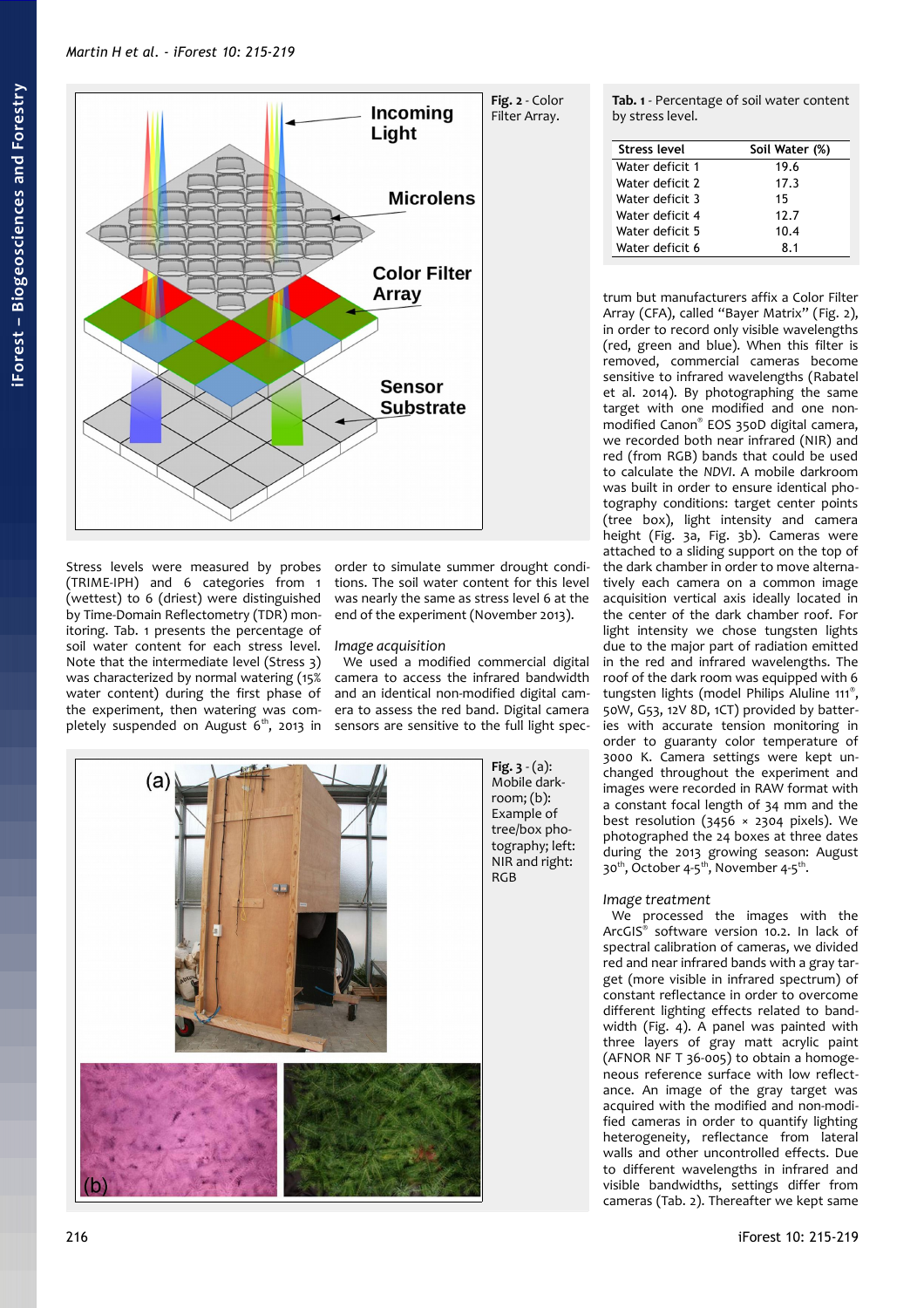# *Detecting tree water deficit by very low altitude remote sensing*

<span id="page-2-1"></span>

<span id="page-2-0"></span>**Tab. 2** - Canon® EOS 350D Camera settings.

| Camera                           | <b>Shutter</b><br>speed | Sensiti-<br>vity | Aperture |
|----------------------------------|-------------------------|------------------|----------|
| <b>NIR</b>                       | 0.4                     | 100              | 22.0     |
| <b>NIR GRAY</b><br><b>TARGET</b> | 0.4                     | 100              | 22.0     |
| <b>RGB</b>                       | 0.5                     | 100              | 11.0     |
| <b>RGB GRAY</b><br><b>TARGET</b> | 0.5                     | 100              | 11.0     |

dates as follows (eqn. 1):

$$
NDVI = \frac{\rho \text{ NIR} - \rho \text{RED}}{\rho \text{ NIR} + \rho \text{RED}}
$$

where *ρ* is the reflectance value in spectral bands.

# *Statistical analyses*

We used linear mixed effects models with gaussian error distribution to analyse the effects of stress (6 levels) and varieties (2 levels) and their interaction on the mean NDVI (calculated on 25 × 10<sup>4</sup> pixels per box and per date). A random "box" effect was added on the intercept to take into account a potential effect of replication (there were two boxes for a given variety and a level of stress, 12 replications in total). We used an analysis of variance (ANOVA,  $\alpha$  = 0.05) to assess the effects of treatments (stress × variety) on the response variable. All analyses were performed in R version 3.1.0 (R Development Core Team 2014), using the library "nlme".

# **Results**

#### *Stress effect*

In general, *NDVI*<sub>mean</sub> decreased with stress intensity during the growing season [\(Fig.](#page-2-2) [5a](#page-2-2), [Fig. 5b](#page-2-2), [Fig. 5c](#page-2-2)). Specifically, starting in August, *NDVI*mean decreased almost linearly from stress level 1 (well watered) to 5 (almost never watered). [Fig. 5c](#page-2-2) shows the



We performed our analysis on a square mask centered on the middle of the image to avoid vignette effects (500 × 500 pixels). The *NDVI* of each box was calculated by automatic image processing for the three

<span id="page-2-2"></span>**Fig. 5** - Mean *NDVI* at different dates. Different letters indicate significant differences in stress intensity (Tukey's HSD test, with *P* < 0.05).

settings of cameras for the plant material image acquisition. Only one picture of red and infrared spectrum was used as reference for correcting all pictures acquired on

plant material.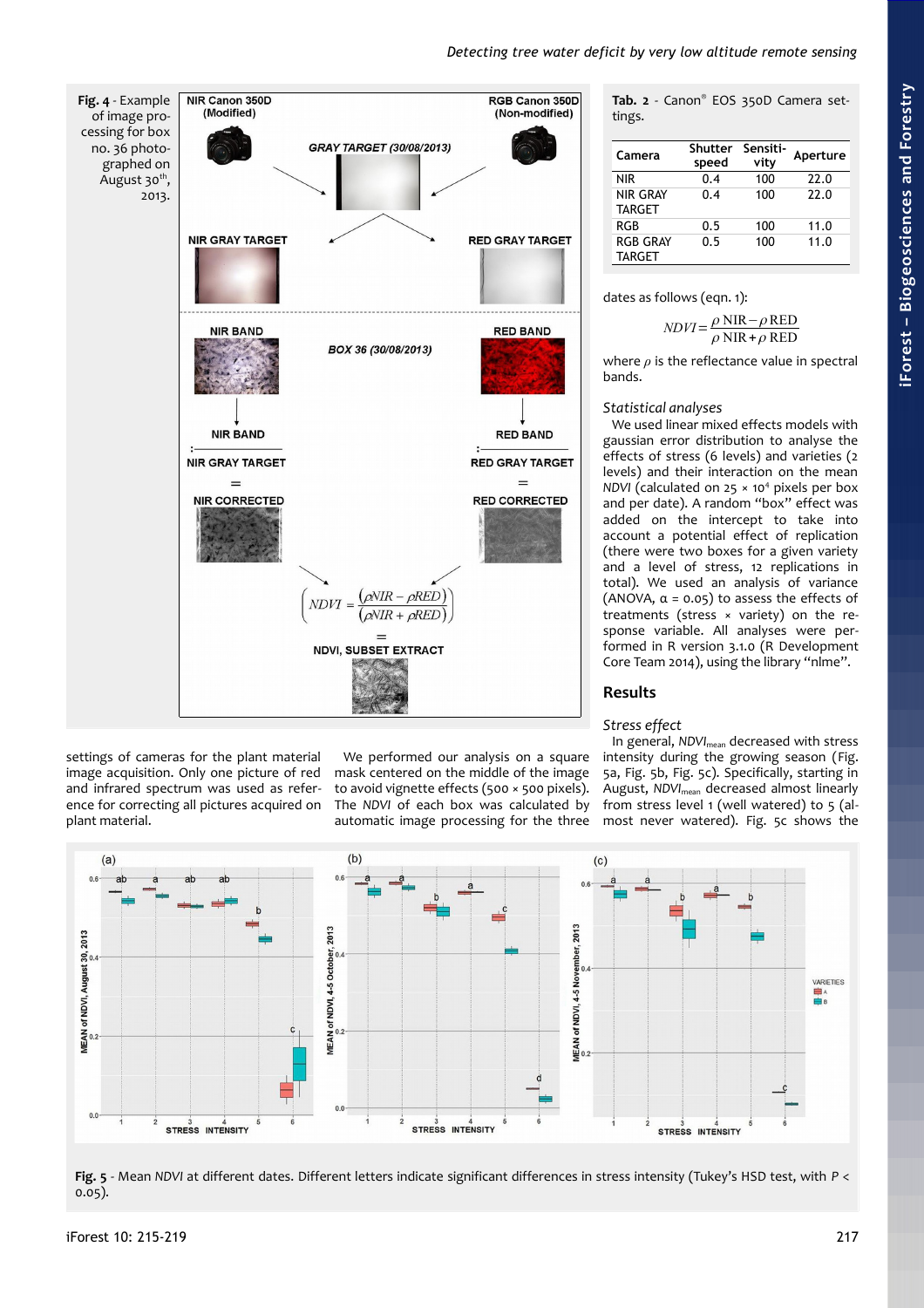<span id="page-3-0"></span>**Tab. 3** - ANOVA results of the effects of stress and origin on mean tree *NDVI* per box for three dates (calculated on 25  $\times$  10<sup>4</sup> pixels). (df): degrees of freedom; (\*): p  $\leq$  0.05;  $(**)$ :  $p \le 0.01; (***)$ :  $p \le 0.001$ .

| Date                        | Variable       | df | Mean<br>Square | F value | Pr>(F)         |
|-----------------------------|----------------|----|----------------|---------|----------------|
| <b>NDVI</b>                 | <b>STRESS</b>  | 5  | 0.65           | 82.02   | 7.45e-09 ***   |
| 30 Aug 2013                 | VARIETIES      | 1  | 0.00           | 0.00    | 0.93           |
|                             | $ST \times VA$ | 5  | 0.00           | 0.84    | 0.54           |
| <b>NDVI</b><br>4-5 Oct 2013 | <b>STRESS</b>  | 5  | 0.17           | 545.14  | $1.03e-13$ *** |
|                             | VARIETIES      | 1  | 0.00           | 12.65   | $0.003$ **     |
|                             | $ST \times VA$ | 5  | 0.00           | 3.15    | $0.04*$        |
| <b>NDVI</b><br>4-5 Nov 2013 | <b>STRESS</b>  | 5  | 0.14           | 251.23  | $1.04e-11$ *** |
|                             | VARIETIES      | 1  | 0.00           | 7.57    | $0.01*$        |
|                             | $ST \times VA$ | 5  | 0.00           | 1.22    | 0.35           |

lowest *NDVI*mean values for stress level 6 at **Conclusions** around 8 percent soil water content. By the end of the experiment, all the plants in this category had died. For the second period [\(Fig. 5b](#page-2-2)), when watering was suddenly stopped in August, *NDVI*mean decreased for stress 3. This trend was more pronounced at the end of the growing season [\(Fig. 5c](#page-2-2)). Throughout the experiment, stress effect levels were significantly different [\(Tab. 3\)](#page-3-0).

#### *Variety effect*

During the growing season, differences between varieties were slightly statistically significant starting since October. There was only one significant interaction between stress level and genetic variety in the second period [\(Tab. 3\)](#page-3-0).

#### **Discussion**

In this experiment, we studied the spectral response of two Douglas Fir varieties exposed to different water stress levels during the 2013 growing season. To be cost effective, we adapted a method used in crop studies and used a modified digital camera and a non-modified digital camera (Rabatel et al. 2014, Lebourgeois et al. 2008, Jensen et al. 2007) and a mobile darkroom. This technology has also been used for forest monitoring with Unmanned Aerial Vehicles (Lisein et al. 2014).The results in [Tab. 3,](#page-3-0) [Fig. 5a](#page-2-2), [Fig. 5b](#page-2-2) and [Fig. 5c](#page-2-2) are promising for very low altitude *NDVI* in water deficit monitoring. Because water deficit events strongly impact young tree roots (Bréda et al. 2000), it is important to test the most suitable tree species in a global climate change context. We were not able to provide results on genetic variety effects in our experiment due to methodological limitations (not enough replications) and similar spectral responses by the two genetic varieties. From a forestry point of view, these results are insufficient. Indeed, an experiment on only one growing season cannot predict stress behavior over the life of a stand. We should measure dendrometric variables for at least two successive years, as suggested in Becker's work (Becker 1974), in order to test correlations between tree sizes and spectral responses.

Very low altitude remote sensing could have a positive impact in tree nurseries. Further research may focus on testing photography with direct solar light in order to avoid the use a mobile darkroom. Other vegetation indices, including simpler ones based only on RGB bands, could also be tested, following the suggestion for crop monitoring by Meyer & Camargo Neto (2008).

#### **Acknowledgements**

We thank Anne Villemey, Yoan Paillet and Emmanuel Cornieux for their constructive comments and Stéphane Matz, Vincent Bourlon, Pascal Croizet, Franck Stocchero, Aurélien Brochet and Cécile Joyeau for constructing the mobile darkroom and for image acquisition.

#### **Authors' Contributions**

S.L., P.B., G.P., conceived and designed the experiment, H.M., F.A., analyzed data, and all authors equally contributed in writing the paper.

#### **References**

- Becker M (1974). Étude expérimentale de la transpiration et du développement de jeunes Douglas en fonction de l'alimentation en eau [Experimental study of sweating and development of young Douglas fir controled by water supply]. Annals of Forest Science 31: 997-109. [in French] [online] URL: [http://www.afs](http://www.afs-journal.org/articles/forest/pdf/1974/02/AFS_0003-4312_1974_31_2_ART0003.pdf)[journal.org/articles/forest/pdf/1974/02/AFS\\_000](http://www.afs-journal.org/articles/forest/pdf/1974/02/AFS_0003-4312_1974_31_2_ART0003.pdf) [3-4312\\_1974\\_31\\_2\\_ART0003.pdf](http://www.afs-journal.org/articles/forest/pdf/1974/02/AFS_0003-4312_1974_31_2_ART0003.pdf)
- Bréda N, Granier A, Aussenac G (2000). Evolutions possibles des contraintes climatiques et conséquences pour la croissance des arbres [Possible changes in climatic constraints and consequences for tree growth]. Revue forestière Française (numéro spécial) 52: 73-90. [in French] - doi: [10.4267/2042/5407](http://dx.doi.org/10.4267/2042/5407)
- Bréda N, Huc R, Granier A, Dreyer E (2006). Temperate forest trees and stands under severe drought: a review of ecophysiological responses, adaptation processes and long-term consequences. Annals of Forest Science 63: 625-644. - doi: [10.1051/forest:2006042](http://dx.doi.org/10.1051/forest:2006042)

Camarero JJ, Albuixech J, López-Lozano R, Casterad MC, Montserrat-Martí G (2010). An increase in canopy cover leads to masting in *Quercus ilex*. Trees 24: 909-918. - doi: [10.1007/](http://dx.doi.org/10.1007/s00468-010-0462-5) [s00468-010-0462-5](http://dx.doi.org/10.1007/s00468-010-0462-5)

- Carleer A, Wolff E (2004). Exploitation of very hign resolution satellite data for tree species identification. American Society for Photogrammetry and Remote Sensing 70 (1): 135-140. - doi: [10.14358/PERS.70.1.135](http://dx.doi.org/10.14358/PERS.70.1.135)
- Gitas IZ, San-Miguel-Ayanz J, Chuvieco E, Camia A (2014). Advances in remote sensing and GIS applications in support of forest fire management. International Journal of Wildland Fire 23: 603-605. - doi: [10.1071/WF14117](http://dx.doi.org/10.1071/WF14117)
- Jensen T, Apan A, Young F, Zeller L (2007). Detecting the attributes of a wheat crop using digital imagery acquired from a low-altitude platform. Computers and Electronics in Agriculture 59: 66-77. - doi: [10.1016/j.compag.2007.05.](http://dx.doi.org/10.1016/j.compag.2007.05.004) [004](http://dx.doi.org/10.1016/j.compag.2007.05.004)
- Lebourgeois V, Bégué A, Labbé S, Mallavan B, Prévot L, Roux B (2008). Can commercial digital cameras be used as multispectral sensors? A crop monitoring test. Sensors 8: 7300-7322. doi: [10.3390/s8117300](http://dx.doi.org/10.3390/s8117300)
- Lisein J, Bonnet S, Lejeune P, Pierrot-Deseiligny M (2014). Modélisation de la canopée forestière par photogrammétrie depuis les images acquises par drone [Modeling forest canopy by photogrammetry from images acquired by drone]. Revue Française de Photogrammétrie et de Télédétection 206: 45-54. [in French] [online] URL: [http://orbi.ulg.ac.be/handle/2268/17](http://orbi.ulg.ac.be/handle/2268/171270)  $1270$
- Meyer GE, Camargo Neto J (2008). Verification of color vegetation indices for automated crop imaging applications. Computers and Electronics in Agriculture 63: 282-293. - doi: [10.1016/j.](http://dx.doi.org/10.1016/j.compag.2008.03.009) [compag.2008.03.009](http://dx.doi.org/10.1016/j.compag.2008.03.009)
- Peng J, Dong W, Yuan W, Zhang Y (2012). Responses of grassland and forest to temperature and precipitation changes in northeast China. Advances in Atmospheric sciences 29 (5): 1063-1077. - doi: [10.1007/s00376-012-1172-2](http://dx.doi.org/10.1007/s00376-012-1172-2)
- Pettorelli N, Laurance WF, O'Brien TG, Wegmann M, Nagendra H, Turner W (2014). Satellite remote sensing for applied ecologist: opportunities and challenges. Journal of Applied Ecology 51: 839-848. - doi: [10.1111/1365-2664.12261](http://dx.doi.org/10.1111/1365-2664.12261)
- R Development Core Team (2014). R: a language and environment for statistical computing. R Foundation for Statistical Computing, Vienna. [online] URL:<http://www.R-project.org/>
- Rabatel G, Gorreta N, Labbé S (2014). Getting simultaneous red and near infrared bands from a single digital camera for plant monitoring applications: Theoretical and practical study. Biosystems Engineering 117 (1): 2-14. - doi: [10.1016/j.biosystemseng.2013.06.008](http://dx.doi.org/10.1016/j.biosystemseng.2013.06.008)
- Rouse J, Haas RH, Schell JA, Deering DW (1973). Monitoring vegetation systems in the great plains with ERTS. In: Proceeding of the "3rd ETRS Symposium", NASA SP-351 1, US Government Printing Office, Washington, DC, USA, pp. 309-317.
- Rozenberg P, Sergent A-S, Dalla-Salda G, Martinez-Meier A, Marin S, Ruiz-Diaz M, Bastien J-C, Sanchez L, Bréda N (2012). Analyse rétrospective de l'adaptation à la sécheresse chez le douglas [Retrospective analysis of drought adaptation in Douglas fir]. Schweiz Z Forstwes 163 (3): 88-95. [in French] - doi: [10.3188/szf.2012.0088](http://dx.doi.org/10.3188/szf.2012.0088)

Volcani A, Karnieli A, Svoray T (2005). The use of